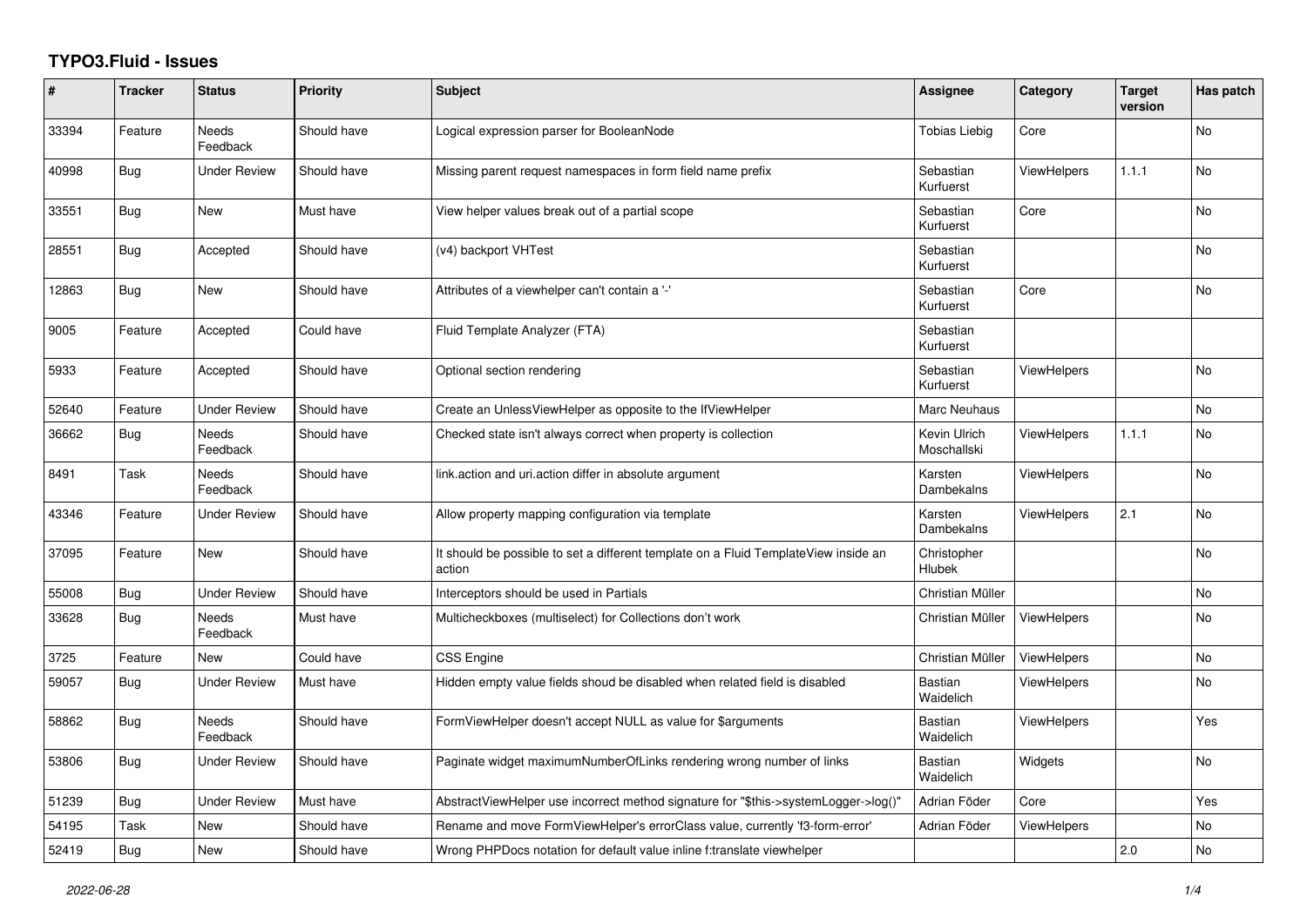| #     | <b>Tracker</b> | <b>Status</b>       | <b>Priority</b> | <b>Subject</b>                                                                                              | <b>Assignee</b> | Category    | <b>Target</b><br>version | Has patch |
|-------|----------------|---------------------|-----------------|-------------------------------------------------------------------------------------------------------------|-----------------|-------------|--------------------------|-----------|
| 65424 | Bug            | <b>Under Review</b> | Should have     | SelectViewHelper must respect option(Value Label)Field for arrays                                           |                 | ViewHelpers |                          | <b>No</b> |
| 60856 | Bug            | New                 | Must have       | Target attribute not supported by the form viewhelper                                                       |                 | ViewHelpers |                          | Yes       |
| 58983 | Bug            | New                 | Should have     | format.date does not respect linebreaks and throws exception                                                |                 |             |                          | No        |
| 58921 | Bug            | New                 | Should have     | f:form.* VHs crash if NOT inside f:form but followed by f:form                                              |                 |             |                          | No        |
| 57885 | Bug            | New                 | Must have       | Inputs are cleared from a second form if the first form produced a vallidation error                        |                 |             |                          | No        |
| 54284 | Bug            | <b>New</b>          | Should have     | Default Option for Switch/Case VH                                                                           |                 | ViewHelpers |                          | No        |
| 52591 | Bug            | New                 | Should have     | The Pagination Widget broken for joined objects                                                             |                 |             |                          | No        |
| 52536 | Bug            | <b>Under Review</b> | Should have     | Errorclass not set if no property-attribute set                                                             |                 |             |                          |           |
| 50888 | Bug            | <b>Under Review</b> | Should have     | WSOD by changing name of section and if Fluid caches are generated                                          |                 |             |                          | <b>No</b> |
| 49600 | Bug            | New                 | Should have     | f:form tag shown as a HTML on frontend                                                                      |                 | ViewHelpers |                          | No        |
| 49038 | Bug            | New                 | Must have       | form.select does not select the first item if prependOptionValue is used                                    |                 |             |                          | <b>No</b> |
| 47006 | Bug            | <b>Under Review</b> | Should have     | widget identifier are not unique                                                                            |                 |             |                          | No        |
| 40064 | Bug            | New                 | Must have       | Multiselect is not getting persisted                                                                        |                 | ViewHelpers |                          | No        |
| 39990 | Bug            | <b>New</b>          | Should have     | Same form twice in one template: hidden fields for empty values are only rendered<br>once                   |                 | Core        |                          | No        |
| 38369 | Bug            | New                 | Must have       | Resource ViewHelpers should not fall back to request package                                                |                 | View        |                          | No        |
| 37619 | Bug            | New                 | Should have     | Fatal Error when using variable in name attribute of Section ViewHelper                                     |                 | ViewHelpers |                          | No        |
| 36655 | Bug            | New                 | Should have     | <b>Pagination Links</b>                                                                                     |                 | Widgets     |                          | No        |
| 34682 | Bug            | <b>Under Review</b> | Should have     | Radio Button missing checked on validation error                                                            |                 | ViewHelpers |                          | <b>No</b> |
| 30937 | Bug            | New                 | Should have     | CropViewHelper stringToTruncate can't be supplied so it can't be easily extended                            |                 | ViewHelpers |                          | Yes       |
| 28554 | Bug            | New                 | Should have     | (v4) implement feature flag to disable caching                                                              |                 |             |                          | No        |
| 28553 | Bug            | New                 | Should have     | improve XHProf test setup                                                                                   |                 |             |                          | No        |
| 28552 | Bug            | New                 | Should have     | (v5) write ViewHelper test for compiled run; adjust functional test to do two passes<br>(uncached & cached) |                 |             |                          | No        |
| 28550 | Bug            | <b>New</b>          | Should have     | (v4) make widgets cacheable, i.e. not implement childnodeaccess interface                                   |                 |             |                          | No        |
| 28549 | Bug            | New                 | Should have     | make widgets cacheable, i.e. not implement childnodeaccess interface                                        |                 |             |                          | <b>No</b> |
| 27607 | <b>Bug</b>     | New                 | Must have       | Make Fluid comparisons work when first element is STRING, second is NULL.                                   |                 | Core        |                          | No        |
| 13045 | Bug            | New                 | Should have     | Entity decode of strings are different between if-conditions and output of variable                         |                 |             |                          |           |
| 8648  | Bug            | New                 | Should have     | format.crop ViewHelper should support all features of the crop stdWrap function                             |                 | ViewHelpers |                          | No        |
| 3481  | <b>Bug</b>     | New                 | Should have     | Use ViewHelperVariableContainer in PostParseFacet                                                           |                 | Core        |                          | No        |
| 60271 | Feature        | New                 | Should have     | Paginate viewhelper, should also support arrays                                                             |                 |             |                          | No        |
| 60181 | Feature        | New                 | Could have      | Caching mechanism for Fluid Views/Templates                                                                 |                 | View        |                          | No        |
| 60003 | Feature        | New                 | Should have     | Add required-Attribute to f:form.password                                                                   |                 | ViewHelpers |                          | No        |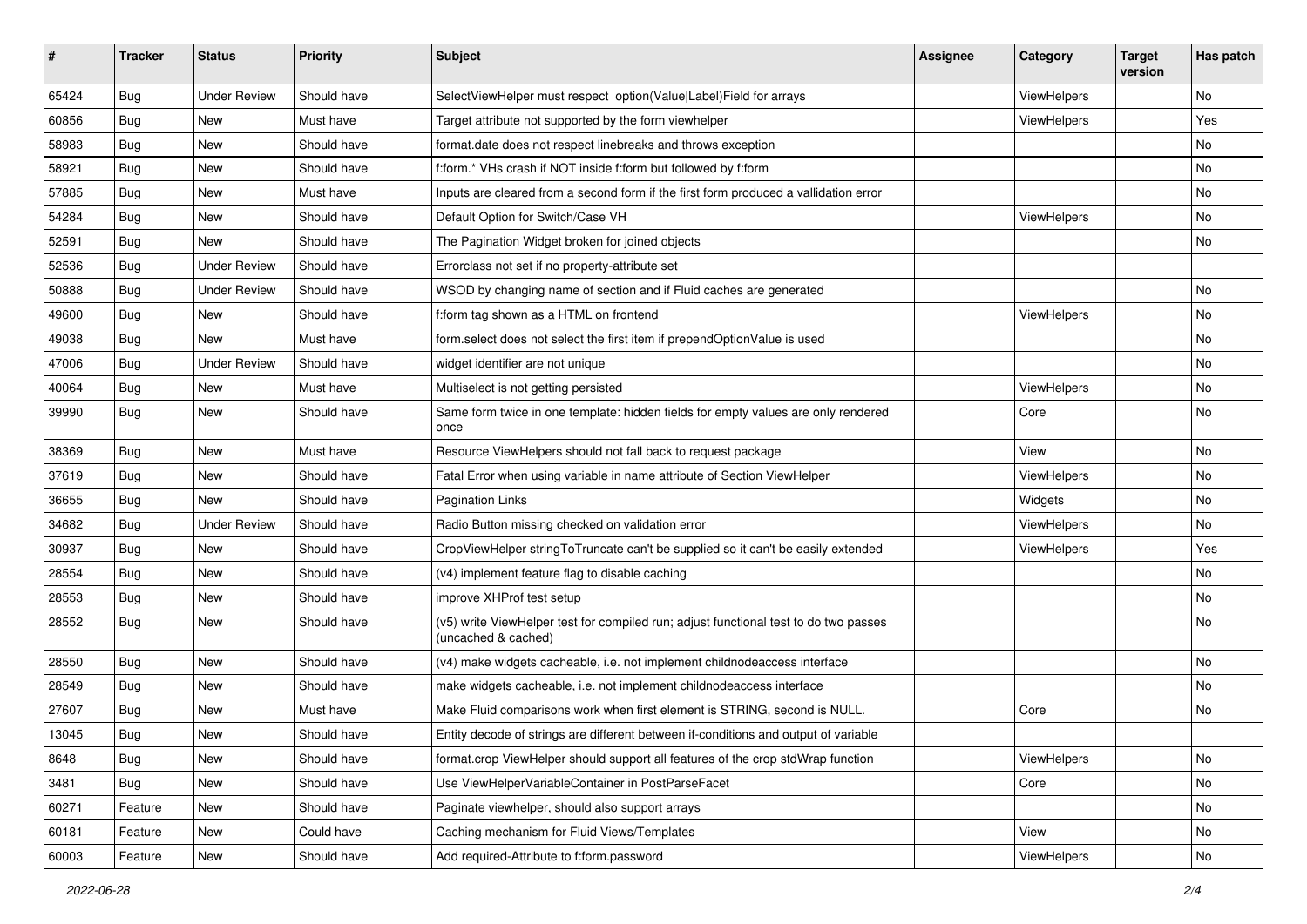| #     | <b>Tracker</b> | <b>Status</b>       | <b>Priority</b> | Subject                                                                            | <b>Assignee</b> | Category    | <b>Target</b><br>version | Has patch |
|-------|----------------|---------------------|-----------------|------------------------------------------------------------------------------------|-----------------|-------------|--------------------------|-----------|
| 51277 | Feature        | New                 | Should have     | ViewHelper context should be aware of actual file occurrence                       |                 |             |                          | <b>No</b> |
| 51100 | Feature        | New                 | Must have       | Links with absolute URI should have the option of URI Scheme                       |                 | ViewHelpers |                          | No        |
| 49756 | Feature        | <b>Under Review</b> | Should have     | Select values by array key in checkbox viewhelper                                  |                 |             |                          | No        |
| 48355 | Feature        | <b>New</b>          | Could have      | Assign output of viewhelper to template variable for further processing.           |                 |             |                          |           |
| 46545 | Feature        | <b>New</b>          | Should have     | Better support for arrays in options of SelectViewHelper                           |                 |             |                          | No        |
| 46257 | Feature        | <b>Under Review</b> | Should have     | Add escape sequence support for Fluid                                              |                 | Core        |                          | No        |
| 45345 | Feature        | Needs<br>Feedback   | Should have     | Easy to use comments for fluid that won't show in output                           |                 |             |                          |           |
| 45153 | Feature        | New                 | Should have     | f:be.menus.actionMenuItem - Detection of the current select option is insufficient |                 |             |                          | No        |
| 42397 | Feature        | New                 | Should have     | Missing viewhelper for general links                                               |                 |             |                          | No        |
| 40081 | Feature        | New                 | Should have     | Allow assigned variables as keys in arrays                                         |                 |             |                          | No        |
| 39936 | Feature        | New                 | Should have     | registerTagAttribute should handle default values                                  |                 | ViewHelpers |                          | No        |
| 38130 | Feature        | New                 | Should have     | Checkboxes and multiple select fields should have an assignable default value      |                 |             |                          | No        |
| 36559 | Feature        | New                 | Could have      | New widget progress bar                                                            |                 |             |                          | Yes       |
| 36410 | Feature        | New                 | Should have     | Allow templates to send arguments back to layout                                   |                 | ViewHelpers |                          | No        |
| 33215 | Feature        | New                 | Should have     | RFC: Dynamic values in ObjectAccess paths                                          |                 |             |                          | No        |
| 31955 | Feature        | New                 | Should have     | f:uri.widget                                                                       |                 | Widgets     |                          | No        |
| 30555 | Feature        | New                 | Could have      | Make TagBuilder more extensible                                                    |                 | Core        |                          | No        |
| 10472 | Feature        | New                 | Could have      | Fluid Standalone distribution                                                      |                 | Core        |                          | No        |
| 9514  | Feature        | New                 | Should have     | Support explicit Array Arguments for ViewHelpers                                   |                 |             |                          |           |
| 8989  | Feature        | Needs<br>Feedback   | Could have      | Search path for fluid template files                                               |                 | View        |                          | <b>No</b> |
| 7608  | Feature        | New                 | Could have      | Configurable shorthand/object accessor delimiters                                  |                 | Core        |                          | Yes       |
| 4704  | Feature        | New                 | Should have     | Improve parsing exception messages                                                 |                 | Core        |                          |           |
| 3291  | Feature        | Needs<br>Feedback   | Should have     | Cacheable viewhelpers                                                              |                 |             |                          | No        |
| 1907  | Feature        | New                 | Could have      | Default values for view helpers based on context                                   |                 | Core        |                          |           |
| 56237 | Task           | New                 | Should have     | in-line (Condition) ViewHelpers should not evaluate on parsing                     |                 |             |                          | No        |
| 47669 | Task           | New                 | Should have     | FormViewHelper does not define the default request method                          |                 |             |                          | No        |
| 46091 | Task           | Needs<br>Feedback   | Should have     | Show source file name and position on exceptions during parsing                    |                 |             |                          | No        |
| 45394 | Task           | New                 | Should have     | Forwardport Unit test for standalone view                                          |                 | View        |                          | No        |
| 43072 | Task           | New                 | Should have     | Remove TOKENS for adding templates fallback in Backporter                          |                 | View        |                          | No        |
| 43071 | Task           | New                 | Should have     | Remove TOKENS for adding fallback teplates in B                                    |                 |             |                          | No        |